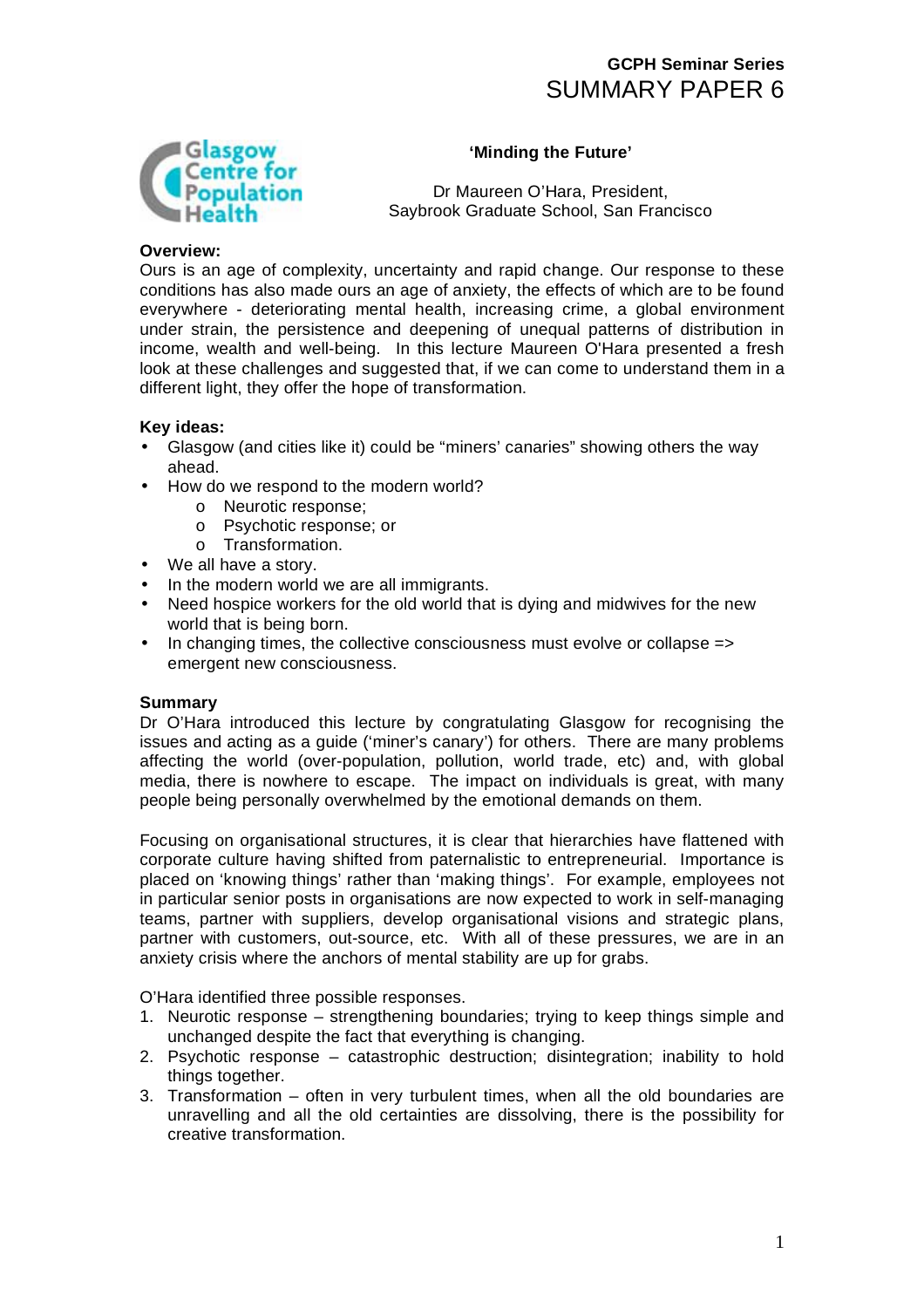# **GCPH Seminar Series**  SUMMARY PAPER 6

Members of any society share a 'modal psychology' (a way of thinking and behaving psychologically, which is more or less recognisable by other members of that group) developed through history and maintained through 'culture' (civic routines, educational practices, social customs, group boundaries and norms). Society is also held together by stories, all of us having been inducted into a native story. If we are an immigrant we were inducted into one story and are now being inducted into a new story. The cultural psychology that one possesses influences what one sees, pays attention to, thinks is worth working for, and what meaning one takes out of situations. It even influences brain development, emotional responses and what we learn. However, the world can no longer be sustained by any one of our world views as we are challenged by globalisation, multiple messages and expectations, and our encounters with new realities. There exists a cognitive dissonance between what we are having to cope with in the world and our native psychological patterns.

We are all trying to inhabit a world that has never existed before with a cognitive and emotional preparation for a different era. In essence we are all now immigrants (constantly over our heads; without easy answers or automatic routines; everything is new and challenging; always feeling that someone else is doing better than us) and, understandably, this emerges in terms of health – especially mental health problems. More prevalent than before are job stress, depression, anxiety, burn-out, violence at work, alcoholism, migraine headaches, suicide, and divorce. A new psychology is needed that is adapted to the new cultures and the new workplaces.

So, can an age of anxiety be transformed into an age of enlightenment? Dr O'Hara believes it can "by providing hospice workers for the world that is dying and midwives for the world that is being born". That means, firstly, getting the diagnoses right. It also means developing new socialising institutions for young people and giving them an education and formational experiences that will prepare them for the world they live in. O'Hara argues that we are at a choice point and our capacity for the destruction of the environment, each other and of hope in young people is so great that time is short. We need to emerge a new consciousness and embark on the seven paths to cultural health.

- 1. Treat the wounded. We cannot create a new consciousness and forget about those who are sick and suffering.
- 2. Prevention (early childhood education, parenting skills, preparing children for the world).
- 3. Transformational education. Rather than factual-based education, children should be learning about how to manage and process information, and developing their emotional intelligence.
- 4. Organisational and institutional transformation.
- 5. Create new stories for new times with a future perspective.
- 6. Assume national responsibility for creation of new culture.
- 7. Support educational and cultural innovation, encourage experimentation.